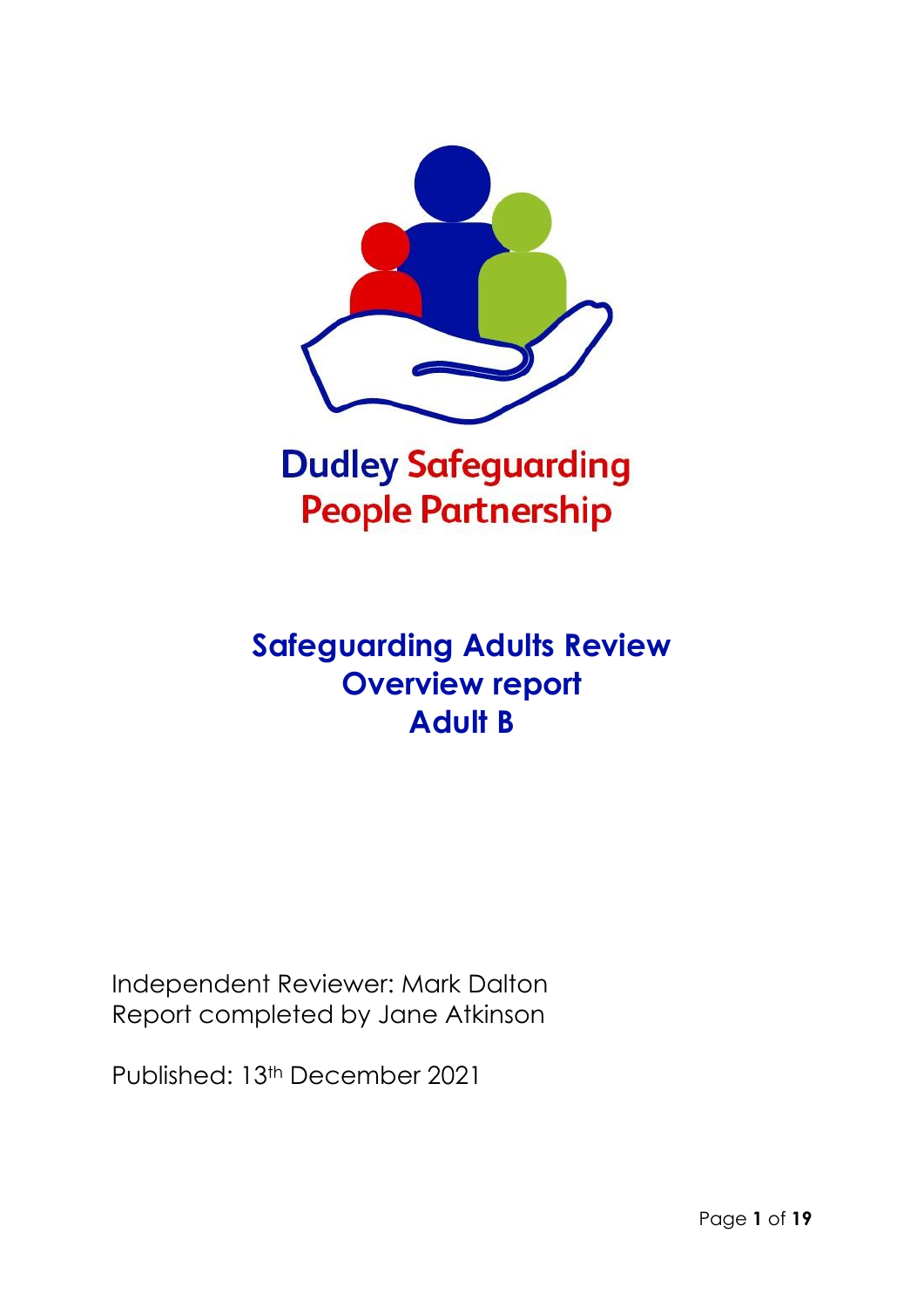#### **Introduction**

Adult B was an 82 year old white British male who died as a result of injuries sustained following a fall from the second floor balcony of his flat which was in an Extra Care housing complex. Adult B jumped from the balcony and had locked a door behind him to prevent anyone dissuading him.

It is not clear whether Adult B intended to end his life, and it is unclear what his state of mind was at the time to this incident and whether it was a result of deterioration in his vascular dementia.

Adult B lived at home with his wife, who was also his informal carer. He had several health problems one of which was his diagnosis of vascular dementia.

Adult B's wife at various times acknowledged to professionals that his behaviour was too much for her to cope with. Several offers of respite were made by Adult Social Care, however Adult B appeared to be resistant for care to be provided by any outside agencies and he appears to have been reliant on his wife and family to provide him care and support.

Following an admission to respite care after a hospital admission, which had only been in place for a matter of hours, Adult B returned home this was agreed to by Adult B's wife without any other support being in place by Adult Social Care despite support being offered.

#### **Adult Safeguarding Process**

The Care Act 2014 places a statutory duty on Safeguarding Adults Boards to undertake Safeguarding Adult Reviews in circumstances where an adult has died or sustained serious abuse or neglect and there are concerns about how agencies worked together.

The fundamental purpose of a Safeguarding Adults Review is that it seeks to determine what could have been done differently that could have prevented harm or death taking place and to learn the lessons to prevent a similar incident happening in the future.

The decision to undertake this review was taken by Dudley Adult Safeguarding Board in March 2019.

This Review process began in September 2019, a panel meeting was completed in January 2020, however any subsequent meetings were cancelled due to the Covid-19 pandemic and the review was placed on hold.

#### **Methodology**

The Terms of Reference for this review were drawn up by the Dudley Safeguarding Adults Board, now Dudley Safeguarding People Partnership.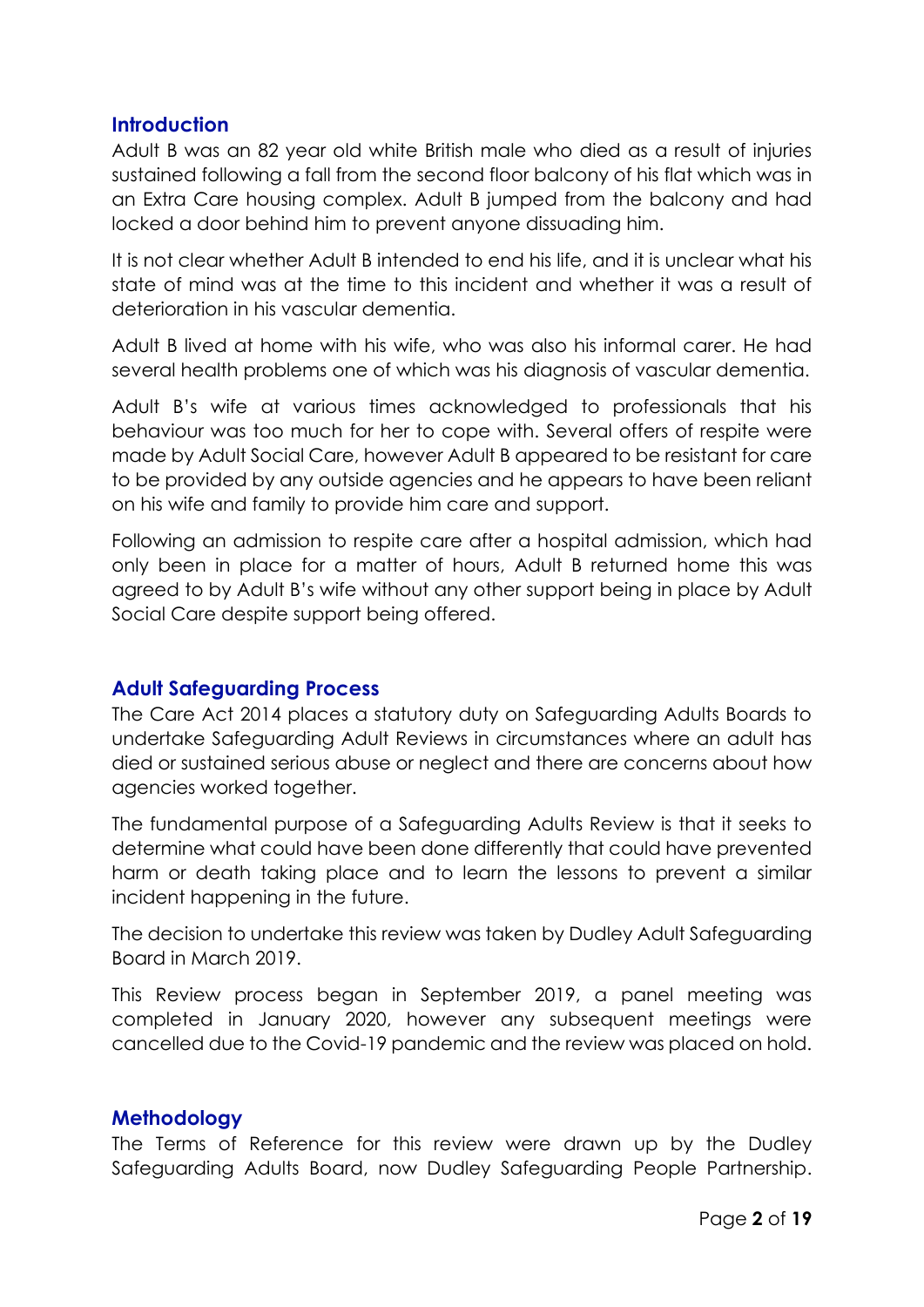These required that all of the agencies involved commission an Independent Management Report (IMR) which critically reviewed the practice of their own individual agency and included a chronology of their involvement based on agency records.

The focus of the Safeguarding Adult Review is from January 2018 (referral to Dementia Service) until October 2018 (when Adult B died), but consideration of information shared which was deemed to be relevant to the Safeguarding Adult Review pre scoping period has been considered in this report.

The Review process is a systemic enquiry into the actions and decisions taken by the relevant agencies and review those decisions in the context of the real working conditions which existed at the time.

Research has shown that methodologies that engage practitioners in reviews are more likely to achieve learning and changes in practice, therefore the participation of frontline staff is extremely valuable, and improves the quality of the overall review and the commitment to taking the lessons back into practice.

Reports have been provided by the following agencies:

- Dudley Metropolitan Borough Council Adult Social Care
- Dudley Metropolitan Borough Council Dementia Gateway Services
- Dudley Group NHS Foundation Trust
- Dudley Clinical Commissioning Group Primary Care (now Black Country and West Birmingham CCG, Dudley Place)
- Abbeygate Care Centre
- Dudley & Walsall Mental Health Partnership NHS Trust (now Black Country Healthcare NHS Foundation Trust – Dudley and Walsall Division)
- Belvidere Care Home
- Midland Heart (Housing Provider)

Family members have been contacted but felt that they were unable to participate in the review.

The Overview Report is devised from two sources of information: the IMR's and a panel meeting where assurances were given that the IMR authors had discussed the event with practitioners.

# **Background Information**

Adult B and his wife had been married for over 50 years and had two children; a son and a daughter who visited regularly. Adult B was retired after working in a factory for more than 30 years and kept himself busy with daily routines which included doing household chores and going out; he enjoyed walking.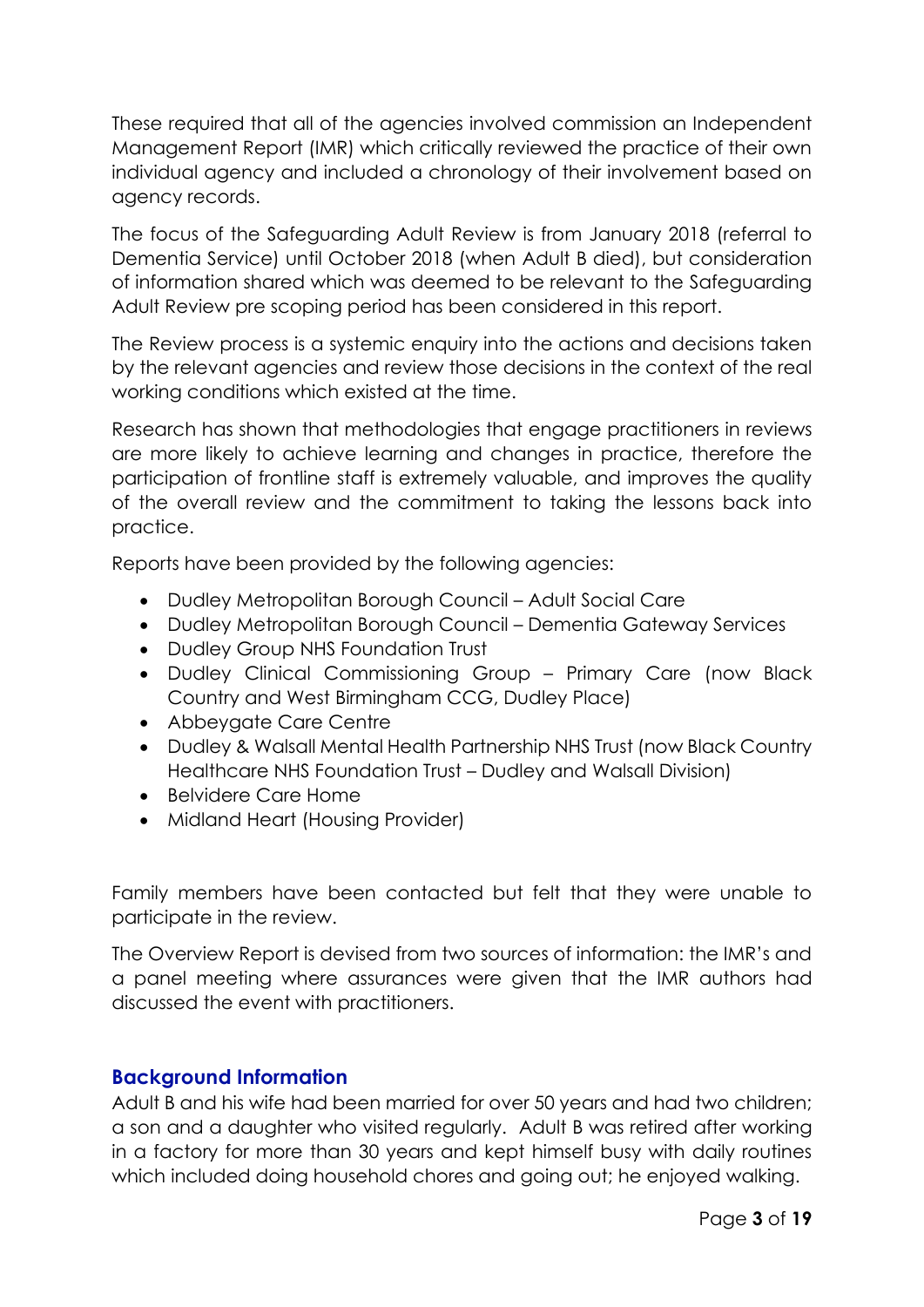Adult B lived in a second floor flat within an Extra Care Housing 1Scheme owned by Midland Heart Housing Association. The complex is a retirement village made up of purpose built blocks of self-contained homes, along with other facilities such as small shops, gardens and restaurants. They owned the lease on their flat and were not in receipt of any care from Midland Heart Housing Association.

Adult B had been registered with the same GP practice since 2011, he had a long term chronic health problem (Chronic Obstructive Pulmonary Disease - COPD) which was routinely monitored by his GP Practice. The first indication of any problems with deteriorating memory and aggressive behaviour were recorded in June 2014. The GP arranged an appointment with a memory clinic which included physical health screening to rule out any health problems. The assessment by the memory clinic (July 2014) did not record any memory issues and he was discharged from the service.

In August 2015 a further referral was made to the memory clinic following further examination of Adult B's mental state. At this point the tests undertaken suggested mild dementia. These results led to referrals for a psychiatric assessment and Gateway Dementia Services<sup>2</sup> in October 2015.

In November 2015 a further review at the Memory Clinic was considered by the practitioner to be inaccurate due to Adult B's wife being present and "confrontational" during the assessment. The couple stated that these confrontations were typical in their relationship. The assessment was rescheduled so that Adult B could be seen on his own but there was no evidence that this further review was completed.

By January 2016 Adult B's wife and their daughter discussed with the GP their concerns about Adult B's increasingly aggressive behaviour and that he was becoming more verbally aggressive towards his wife. But there was no evidence to suggest whether this was further explored by the practice or whether any extra support was offered. This potentially was a missed opportunity to support Adult B and his family.

In February 2016 the GP discussed with Adult B whether he should still be driving, although it was not until September 2016<sup>3</sup> that the GP contacted the family to ensure his dementia diagnosis had been recorded with the DVLA. At that appointment Adult B also admitted to verbal outbursts and there was no evidence of any physical health issues and follow up review was completed

<sup>1</sup> Extra Care Housing is a type of purpose built housing scheme to enable people over 55 who want to live independently but with the added benefit of care and support as and when it is needed.

<sup>2</sup> There are two Dementia Gateways in Dudley which provide advice and support to patients and families.

<sup>3</sup> It is a legal requirement for license holder to inform both the DVLA and insurance company when they receive a diagnosis of dementia. https://www.gov.uk/dementia-and-driving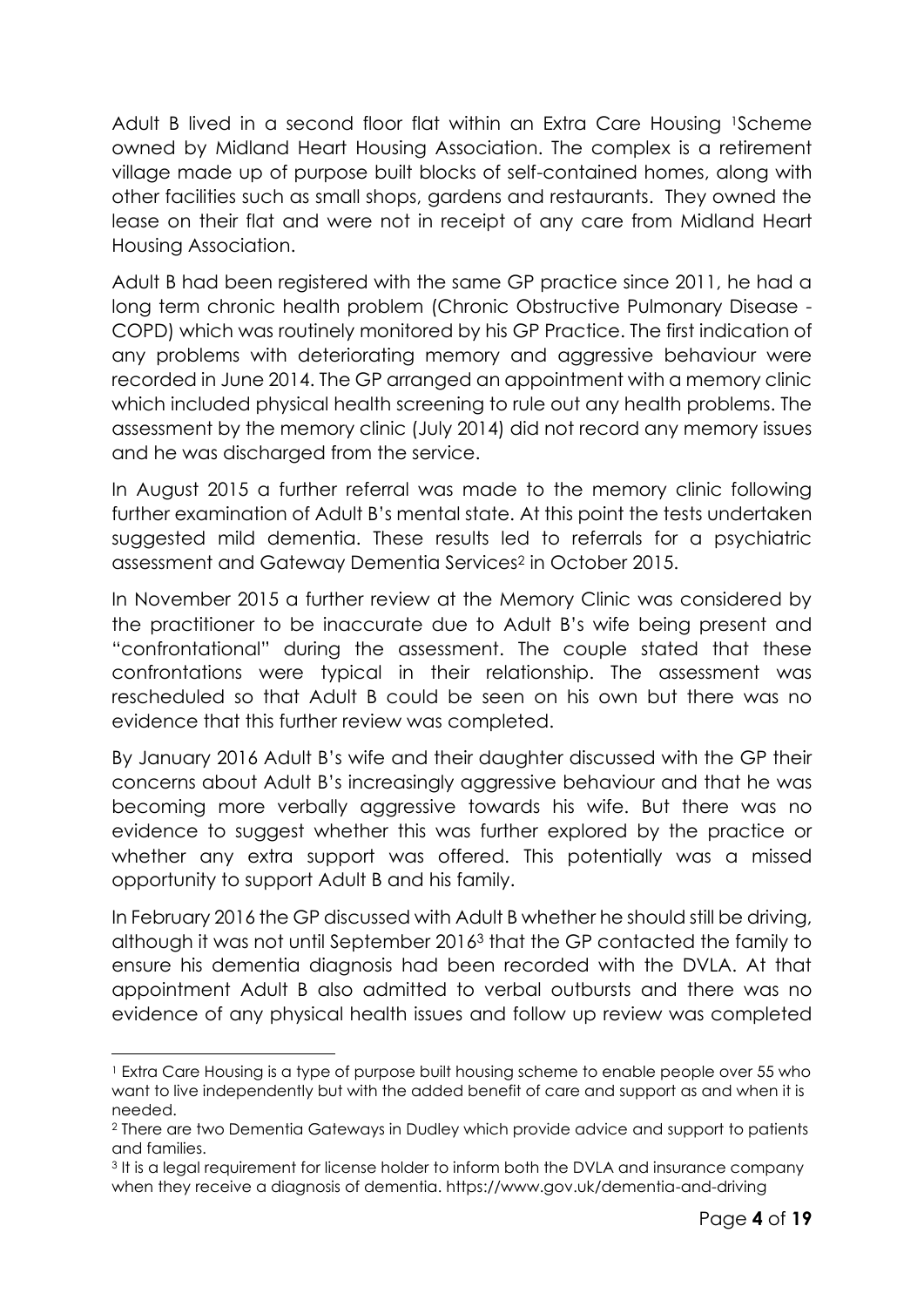two weeks later where the family reported that his behaviours appeared to have settled.

Confirmation of the diagnosis of a mild cognitive impairment was in May 2016, the indications are that Adult B's mental health continued to deteriorate; he had a road traffic accident in May 2016 where the Police were called due to his verbal aggression. Adult B's wife and their daughter reported to the GP they were struggling to cope with his aggressive episodes, and they disclosed an episode of him going missing from home.

A diagnosis of vascular dementia was made in April 2017 following a further review by the Dudley and Walsall Mental Health Trust. He was seen in the outpatient clinic every 2-4 months and discharged back to the care of his GP in August 2017. During this period Dudley and Walsall Mental Health Trust (DWMHT) advised that an anti-depressant be prescribed to settle his irritation and frustration. This was then prescribed within Primary Care from the recommendations of DWMHT.

# **Key Events within the scoping period**

17/01/2018 – Adult B's daughter contacted Adult Social Care regarding her father's diagnosis of vascular dementia. Adult B's health was deteriorating; he had lost his confidence and did not like his wife leaving him alone. A referral was made to Dudley Carer's Network<sup>4</sup> for Adult B's wife and according to Adult Social Care records not clear what interventions were offered but that normal practice would include an offer a carers assessment.

24/01/2018 Referral was made to the Dementia Gateway, and Adult B was placed on the waiting list. At this time there was increase in referrals to the Dementia Gateway Service and there was a recognised delay of up to 20 weeks and the review was completed on the 14<sup>th</sup> June 2018. When a visit was undertaken to The Crystal Gateway and Adult B started day care provision on 18<sup>th</sup> June 2018.

21/05/2018 The GP made onward referrals to Mental Health Services for Older Adults as Adult B's condition had deteriorated since his discharge from services. On the review by mental health his antidepressant was increased but this was not completed by the GP until 11th June although this would not have had any impact on his death in the October. The referral stated that his mood swings and level of violence had increased, and his wife was struggling to cope.

But it is not clear whether any practitioner explored Domestic Abuse and there is no evidence of any DASH risk assessment or onward referrals for specialist

<sup>4</sup> Dudley Carers Network provides advice and information for adult carers in Dudley. The Network is a mailing list whose members receive a newsletter 3 times a year.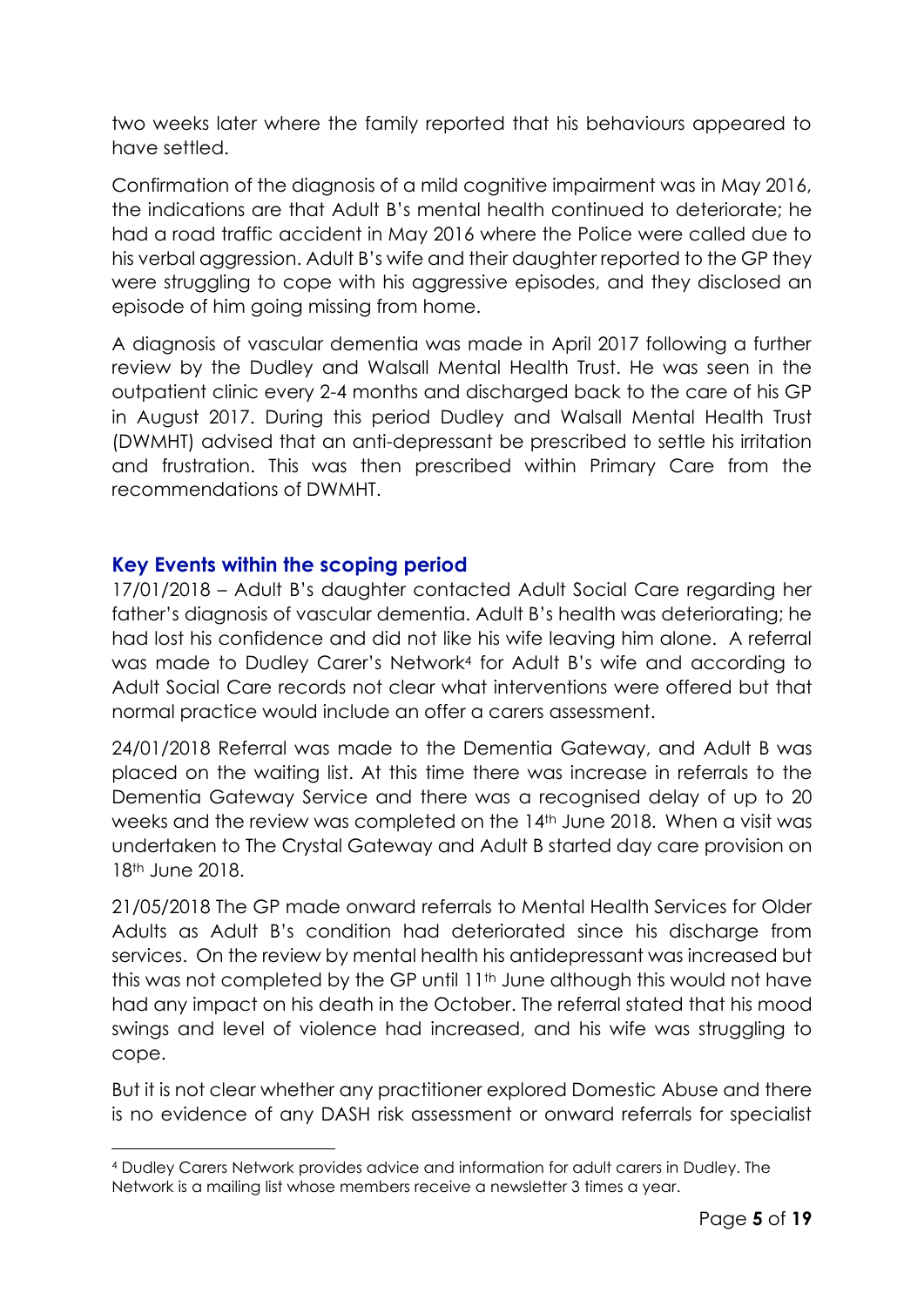services. This was a missed opportunity to ensure that extra support was offered to his wife, to aid her understanding of the potential triggers of his aggression towards her and to provide an understanding of possible progression of his dementia. Respite was discussed with Adult B's wife, but she remained ambivalent as Adult B's demeanour could change from aggressive to charming in a short space of time. The GP also contacted requesting support from Adult Social Care by telephone for support for Adult B's wife.

14/06/2018 Adult B was introduced to Crystal Gateway (one of the Dudley Dementia Gateways) – where he would attend for respite to support his wife. His wife also disclosed to DWMHT staff (this was documented in a letter to the GP from the consultant) that she had discovered him on the balcony of their apartment about to jump and she had to pull him off the edge. It is not clear whether the DWMHT or the GP shared this information with any agencies, including the housing association or the dementia services or considered a safeguarding referral due to the potential risk and this could be seen as missed opportunity. However, Adult B's wife felt that the home environment stabilised due to the medication prescribed and the support provided by Crystal Gateway for Adult B.

08/08/2018 - Following admission to hospital a visit was undertaken by a hospital Social Worker to identify Adult B's care needs and to ascertain his discharge pathway and that a mental capacity assessment was completed for Adult B, which indicated that he had clear understanding of the discharge process. A conversation with Adult B's wife took place where she stated she could no longer cope with Adult B at home. Adult B's memory had declined, and he was not sleeping at night.

A Package of Care was offered however Adult B's wife declined because she didn't want people coming to their home, but also felt it would not meet Adult B's needs as he wanted somebody with him all the time. There was a missed opportunity to support Adult B and his wife, as there was a need to consider them as a couple, as well as individuals. A two week emergency placement was offered in a residential home which specialised in mental health diagnosis and physical or sensory disabilities which was accepted by the family.

09/08/2018 Due to Adult B's vascular dementia a Mental Capacity Assessment (MCA)<sup>5</sup> was undertaken by a Social Worker within the Hospital Social Work Team to determine whether he could make a clear decision about his discharge destination. From the assessment it was clear that he lacked

<sup>5</sup> A Mental Capacity Assessment is an assessment undertaken in accordance with the [Mental](http://www.legislation.gov.uk/ukpga/2005/9/contents)  [Capacity Act 2005,](http://www.legislation.gov.uk/ukpga/2005/9/contents) it must be carried out whenever;

There are doubts over the ability of any person (from the age of 16) to make a particular decision at a particular time; and

<sup>•</sup> There is a belief that the reason that the person may be unable to make their own decision is because of an impairment of, or a disturbance in the functioning of the mind or brain.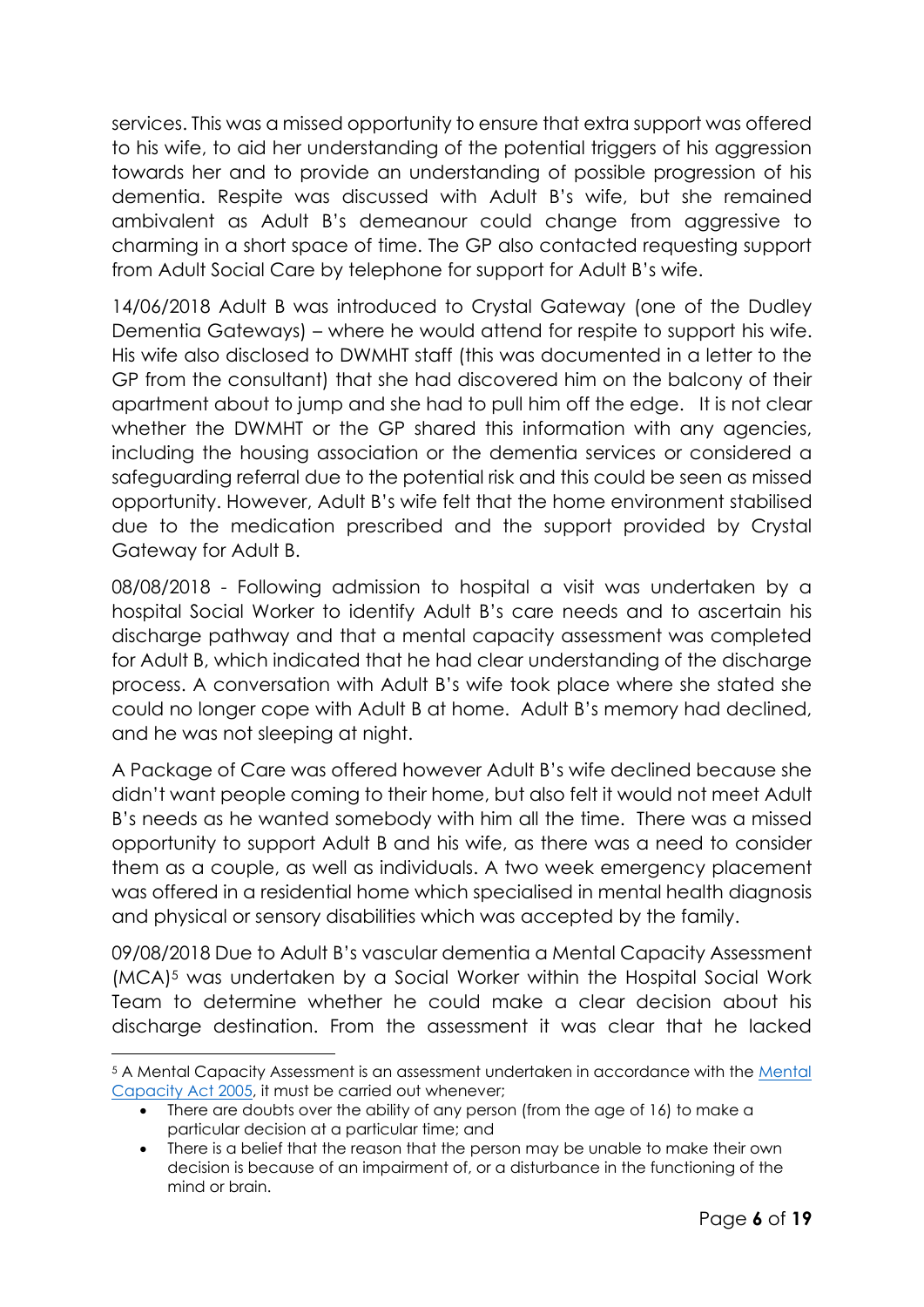capacity to be able to decide, as he was unable retain or understand the information regarding his needs for support. This was a different conclusion from the day before which indicates that Adult B's capacity fluctuated.

It was agreed by a Multi-Disciplinary Team (MDT)<sup>6</sup> that a 24 hour placement was in his best interest. A Deprivation of Liberty (DOLS)<sup>7</sup> was not felt to be appropriate at that time. Although no further details of this meeting were recorded, and it is not clear who was present.

On 10th August 2018 Adult B was admitted into a residential setting, for a 2 week placement, and during this time there were no reports of any agitation or distress, but he was readmitted to hospital 6 days later with a suspected infection and did not return back to the residential home.

22/08/2018 – Adult B was seen by an Occupational Therapist at Russells Hall Hospital, it is documented that the case would require input from social care to facilitate a safe discharge as Adult B's daughter and wife had reported concerns in regard to his wife's ability to manage Adult B at home.

24/08/2018 – An Assistant Care Coordinator discussed discharge with Adult B who was adamant he wanted to return home and he consented for the practitioner to discuss with his family. Later the same day, the ward received a call from Adult B's GP who had received a call from Adult B's wife, she was very upset as she thought her husband was being discharged and she would not be able to cope. The ward informed the Assistant Care Coordinator was involved in the discharge, but that Adult B had capacity and wished to go home, but this capacity assessment was not recorded. This was seen as a missed opportunity considering at the previous review it was recorded that he had fluctuating capacity therefore reassessment should have been completed before a decision was made to for him to return home.

The GP also contacted the Access and Prevention Team on the same day (the first point of contact for new referrals to Adult Social Care) to inform them that Adult B's wife is not able to cope with Adult B going home but it is not clear whether this information was shared with the hospital team.

Despite the phone calls to the ward and to the Access and Prevention Team this information did not reach the social care hospital discharge team. Adult B was screened for a Pathway 3 bed<sup>8</sup> by the Assistant Care Coordinator. It is not clear if the practitioner was aware that an MCA assessment had been completed 13 days earlier that said he lacked capacity on making this

<sup>6</sup> MDT's are a health initiative to provide a holistic assessment of a patient's needs; they consult all relevant health and social care professionals and the patient and family members. <sup>7</sup> [The Deprivation of Liberty Safeguards \(DoLS\)](https://webarchive.nationalarchives.gov.uk/20130105062314/http:/www.dh.gov.uk/prod_consum_dh/groups/dh_digitalassets/@dh/@en/documents/digitalasset/dh_087309.pdf) is a legal framework set out in Schedules A1 and 1A of the Mental Capacity Act

<sup>8</sup> Pathway 3 is discharge to a nursing or care home facility with recovery and complex assessment provision.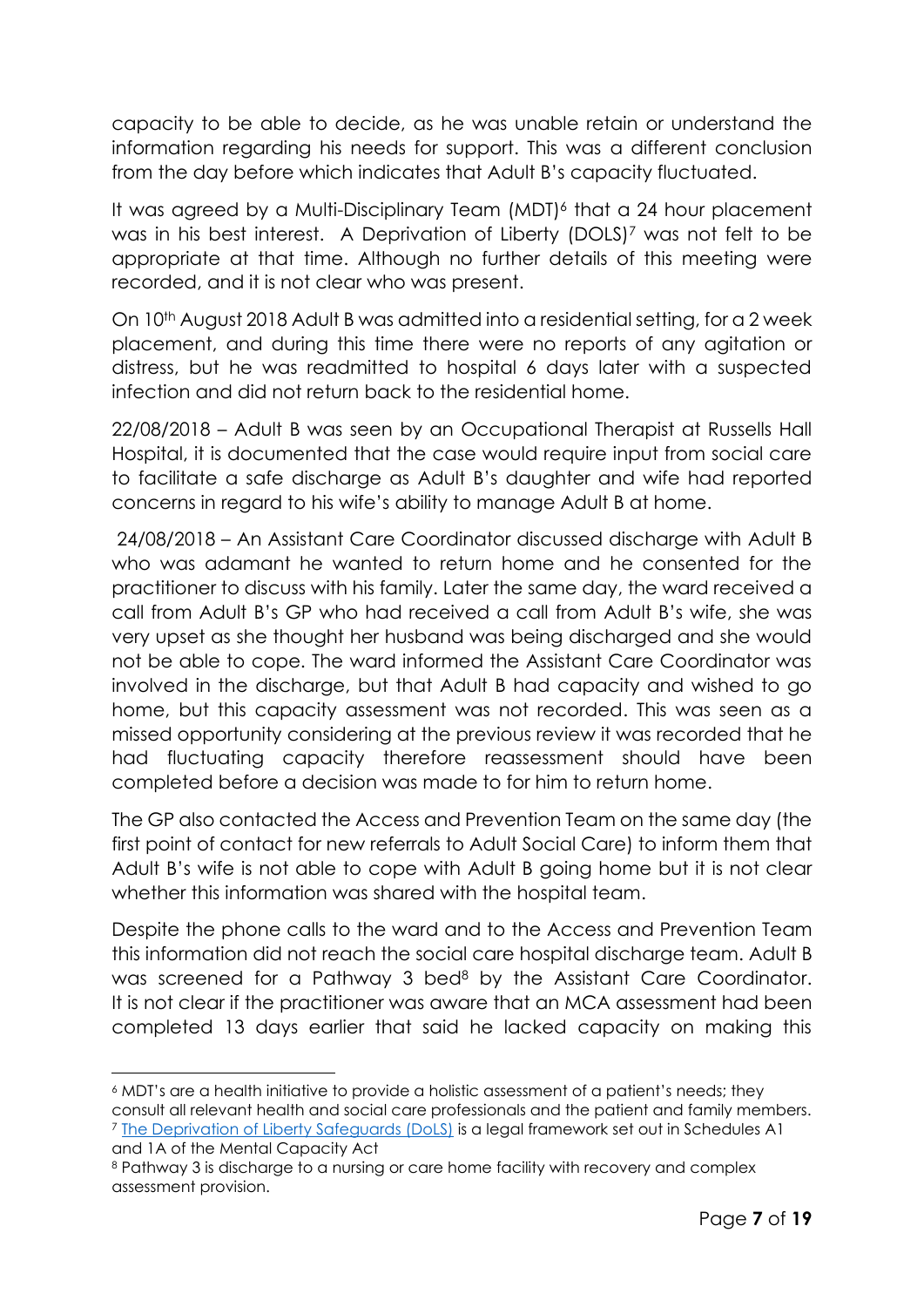decision, and that an MDT had agreed that a 24 hour placement was in his best interest. A further specific MCA assessment for accommodation should have been completed as at this time Adult B was suffering with confusion and possibly may not have had the capacity to make this decision and it is questionable whether he would be fit for discharge due delirium. Further advice was given by the Assistant Care Coordinator to the family that they could contact the Access Team for a Carers assessment and advised they could fund respite themselves if they wished. There was no evidence in the IMR that financial assessment was offered. Adult B's daughter agreed that she would contact the GP for any further assistance.

Adult B was subsequently discharged home on the 27<sup>th</sup> August without any package of care. Although there had been a disclosure that his wife was struggling to cope.

26/09/2018 - Adult B was seen by a physician's assistant at his GP after a fall and the decision to treat Adult B for a Urinary Tract infection (UTI), two days later he was admitted to hospital.

28/9/2018 - West Midlands Ambulance Service made a referral to Adult Social Care due to concerns that Adult B's wife was struggling to care for Adult B, he was having falls and had infections which were causing confusion. Adult B's wife was unable to sleep. Adult B was taken to Russell Hall hospital and a referral to the Hospital Access Team for a re-assessment to facilitate a safe discharge. During this admission a further referral was received from the GP who again raised concern with Adult Social Care that Adult B's wife was unable to care for Adult B.

03/10/2018 – Adult B was seen by the hospital Mental Health Team for review as part of the dementia assessment process. Adult B was observed to be settled and well-presented although staff reported he could become agitated at night. The 'Take the Time'<sup>9</sup> questionnaire and dementia care plan were implemented. The use of the Abbey Pain Scale<sup>10</sup> was emphasised to staff as Adult B may not have been able to communicate pain or discomfort. No further input was planned from the Mental Health Team, but the ward staff could contact if there were any further concerns. The records state that Level 2 observations were commenced, and daily observations recorded but there is no evidence of completion of an increased level of observation screening tool while admitted.

<sup>9</sup> The Take the Time tool is a series of questions about an individual, completed by their loved ones. It is used while in hospital for providing information about the individual to those providing their care.

<sup>&</sup>lt;sup>10</sup> The Abbey Pain Scale tool is designed to assist in the assessment of pain in patients who are unable to clearly articulate their needs.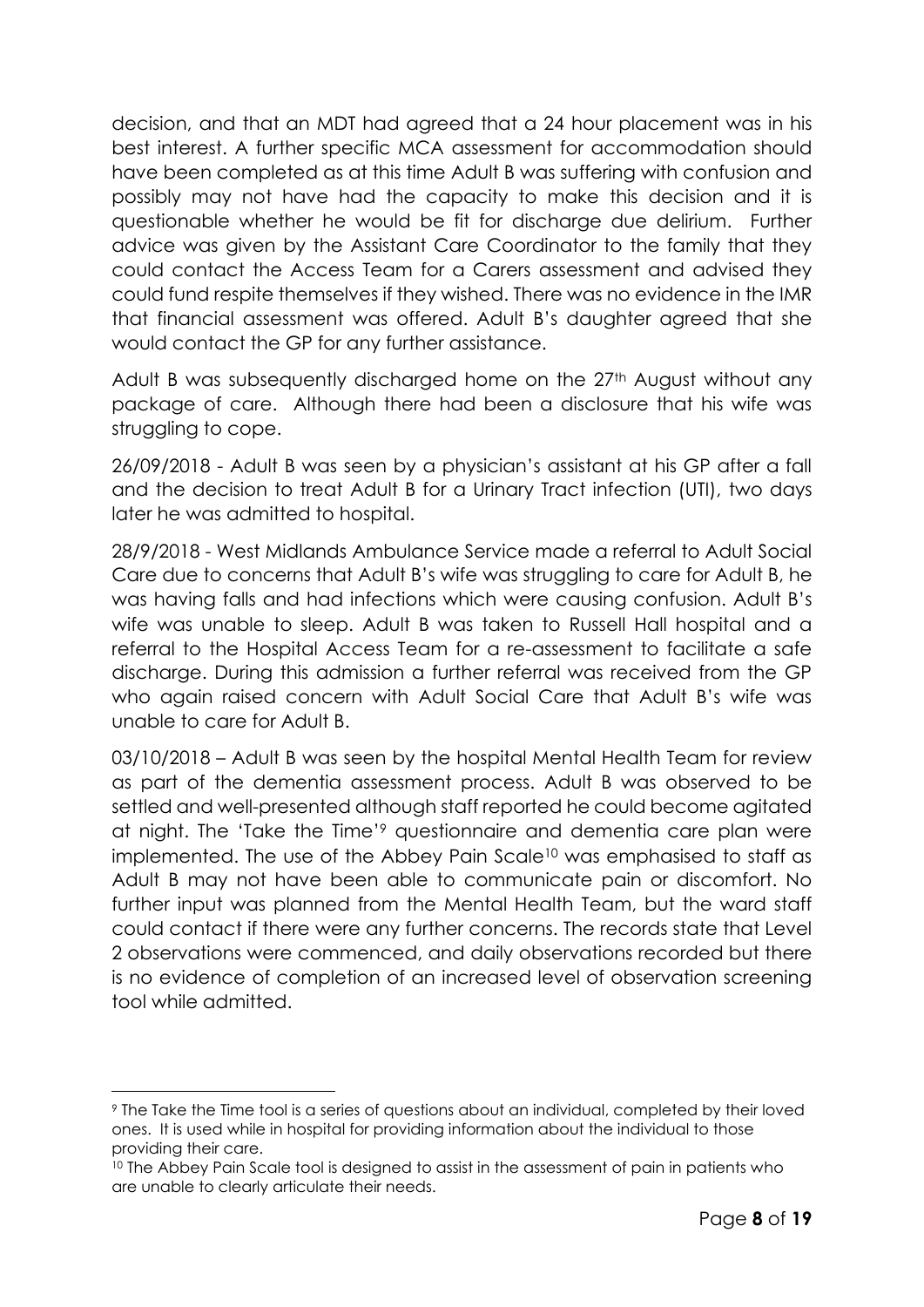04/10/2018 hospital records indicate that a social care practitioner was to liaise with the family to arrange an appropriate discharge plan.

Adult B was assessed by an Assistant Care Coordinator for a Pathway 3 temporary care home placement. Given his diagnosis of dementia and fluctuating agitation and confusion a mental capacity assessment should have been completed but there is no evidence in the hospital records or any reference to this on the Discharge Co-ordinators' database. Social Care records indicate that Adult B was "not fit for discharge" at that time.

A referral was sent to How to find a Care Home<sup>11</sup> on the 10th October 2018 and a suitable placement was identified at a specialist residential home for people with dementia and other mental health conditions and physical disabilities.

11/10/2018 On arrival at the second residential home Adult B had become distressed and agitated, he lashed out at a member of staff and was demanding to go home and could not be calmed down, they had attempted to settle Adult B, distracting him by unpacking his belongings and offering him something to eat. When this had not worked, they had tried leaving him to calm down when he became verbally aggressive towards other residents. It was at this point they contacted Adult B's wife who said she would attend to try and settle her husband. Adult B's wife attended in an attempt to pacify him but with no success. The Care Manager was concerned about Adult B's wife being able to cope if Adult B returned home. Adult Social Care were contacted and concerns regarding Adult B's wife taking Adult B home were discussed.

Adult B's wife had declined further support from Adult Social Care. An increased number of days at day care were offered but this was declined. A Social Care Assessment was offered for that evening with an urgent Package of Care if required, this was also declined. Adult Social Care services offered to support both Adult B with his care needs and Adult B's wife within her caring role, but all options were declined. The final outcome was that Adult B left the residential home with his wife, with agreement that a follow up phone call with Adult Social Care would take place the next day. There was no evidence to suggest that a Best Interest meeting or a safeguarding referral was considered.

12/10/2018 A follow up phone call was made to Adult B's wife by Adult Social Care, and again options of support including a Package of Care within the home was declined. Adult B's wife did say she would consider additional day care and was referred to the Dementia Advisor. Adult B's wife was provided with the Access Team telephone number should she require any further assistance.

<sup>11</sup> How to find a Care Home is a private organisation used by Dudley MBC as a broker to help people identify a suitable care home.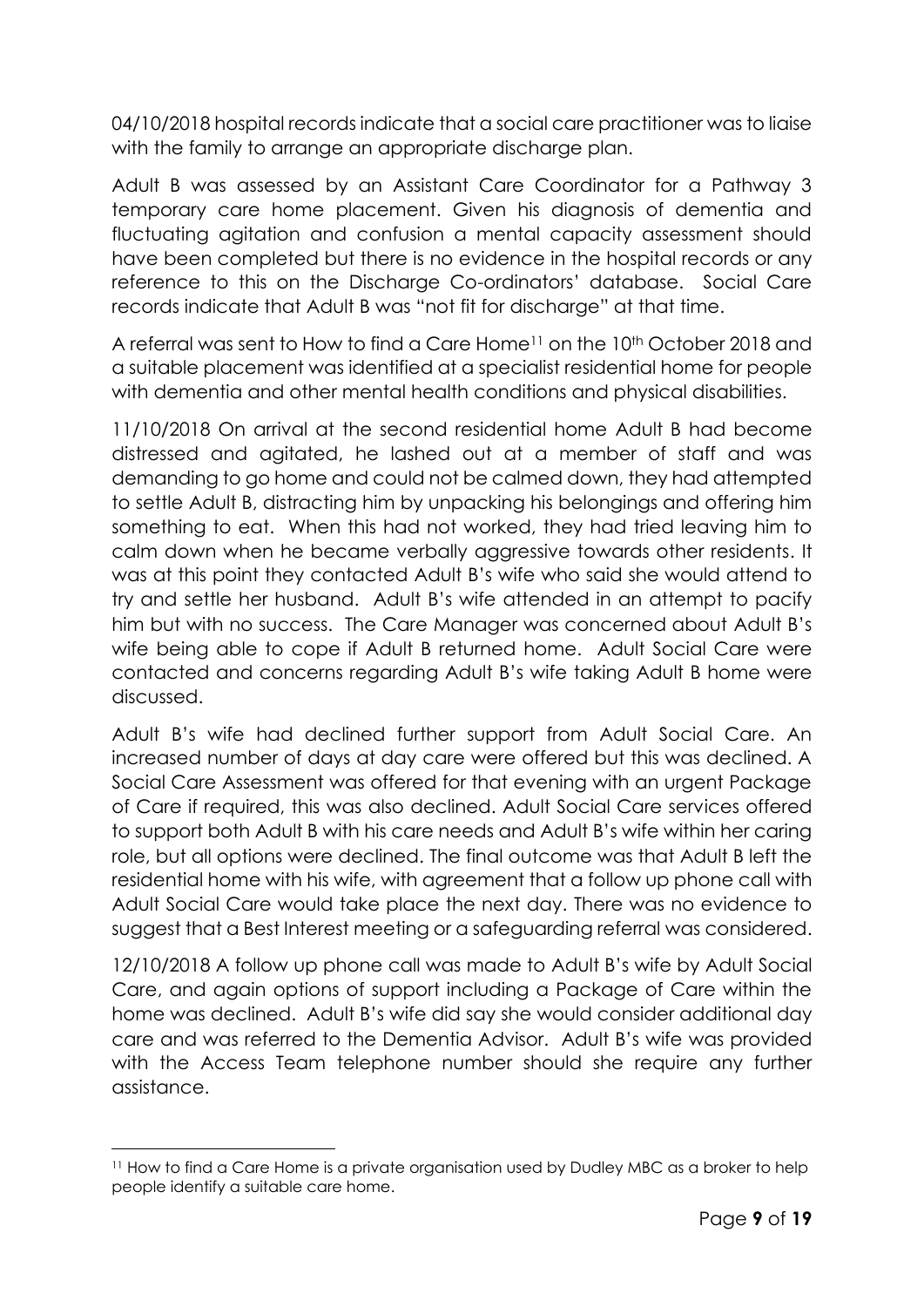There was a missed opportunity as it is unclear what mental capacity assessments were completed by the Social Care Team, and consideration that at discharge from hospital it was stated that he was confused and therefore his capacity would be fluctuated. It is not clear from the reports whether practitioners considered the risk to Adult B's wife by allowing Adult B to return to his permanent residence.

15/10/2018 Adult Social Care made further contact with Adult B's wife to ascertain the current situation regarding the wellbeing of Adult B and how she was coping with his care. Adult B's wife stated she was quite frightened; her husband had not struck out, but she felt like she was walking on eggshells. It is not clear if any action or advice was taken by the practitioner at this point.

As there is clear evidence that the situation was escalating within the home and although there was no physical assault, the emotional impact of the abuse. This was a missed opportunity to complete a DASH (Domestic Abuse Stalking and Harassment) assessment or discuss support from Never too Late Domestic Abuse service as it does not appear that practitioners had considered domestic abuse being a factor nor whether there was any consideration that a Best Interest meeting under the MCA Act should have been held.

An offer was made for someone to go and visit Adult B's wife which she accepted. Adult B and his wife were visited by two Senior Social Workers, this allowed time for the Senior Social Workers to speak to each of them individually. The Social Worker with Adult B's wife identified that she was really struggling to cope with her husband at home, she expressed a wish for Adult B to go into a 24 hour placement as she feared for her safety, as Adult B had been both physically and verbally aggressive. This identifies that the risks have increased and should have been considered as the safety of the couple was clearly compromised at this point. Although the Social Worker with Adult B felt that he had capacity to decide on whether to go into respite or not, there is no evidence of a full MCA being completed at this time.

Adult B refused to leave his home and enter a respite establishment, so the alternative option was for Adult B's wife to go for a break with her daughter and the Social Worker would arrange for carers to come in to support Adult B to ensure he was washed, dressed, had taken his medication and he was eating.

A Social worker contacted the GP surgery and discussed the concerns. The GP confirmed he would liaise with the Community Mental Health Team (CMHT) and get back to her once Mental Health had either contacted the surgery or completed an assessment. There was a missed opportunity as the social worker could have discussed with AMHP (Approved Mental Health Professional) Hub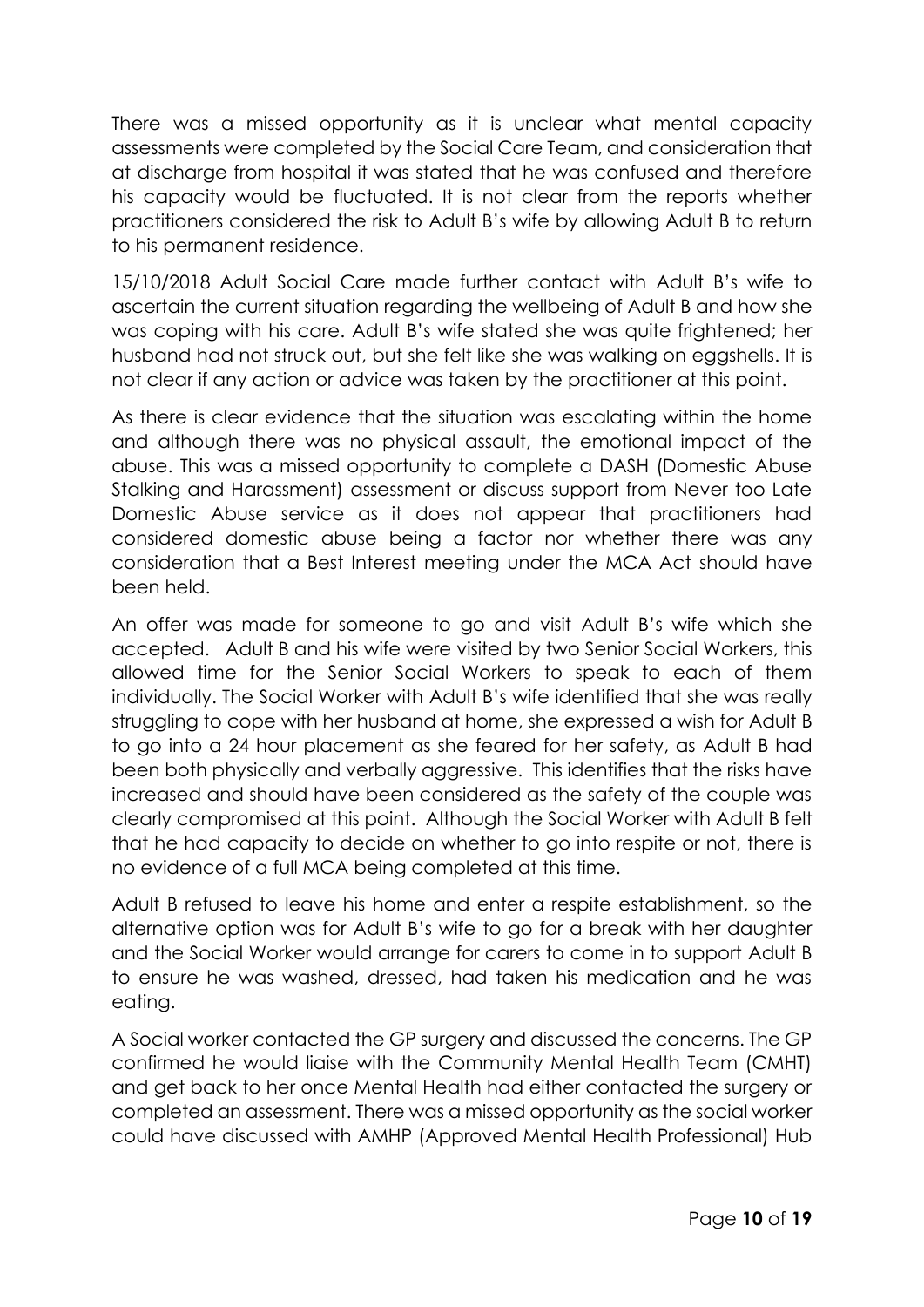or whether any advice sought whether a guardianship was an option at this time.

The initial contact between the GP and the Community Mental Health Team (CMHT) was by telephone where a brief summary of recent events and the current risks, which included verbal and physical aggression towards carers was shared. A formal written referral was made by the GP 75 minutes later making the initial contact with CMHT.

The referral was marked as urgent, included details of medical history and highlighted concerns about possible suicide and Adult B threatening to kill his wife. This was based on the contact with Adult B's wife and Adult Social Care although the referral criteria required the GP to have assessed the patient themselves prior to referral, the GP practice stated that the risks appeared too high to wait for a GP visit and that an appropriate mental health assessment was required due to the risks highlighted by Adult Social Care.

The GP contacted the family and recorded that Adult B's wife appeared overwhelmed by the situation, an appointment at the surgery was made for the family to be seen the next day. As these conversations were held after 17:00 and would have been considered "out of hours" it is noted that the GP did not make any further referrals to social care or the Mental Health Street Triage team. This was a missed opportunity. It was during a conversation about these arrangements with members of the family that Adult B left the room in an agitated state and locked himself on the balcony and jumped off.

#### **Summary**

Adult B's tragic death was the unforeseen and it had not been seen as a potential risk by the social workers who had visited on the day although his presentation and behaviours were escalating. The professionals involved had tried to respect his wishes and had offered support to his wife, and at times these needs were incompatible. Professionals had reached the reasonable conclusion that his needs could not be solely met by his wife, and she had accepted, albeit reluctantly, that her husband needed a level of care which she could not provide alone.

Ideally this would have involved a degree of specialist residential care, even on a respite basis, but unfortunately this was not acceptable to Adult B but there was only one specific mental capacity assessment complete during the scoping period, so it is unclear whether he had capacity to understand the impact of his possible deterioration of his dementia on both him and his family.

There is clear evidence that Adult B's wife had disclosed to many agencies that she was clearly struggling to support her husband, but the support offered was often declined. Caring for someone with dementia and behaviours that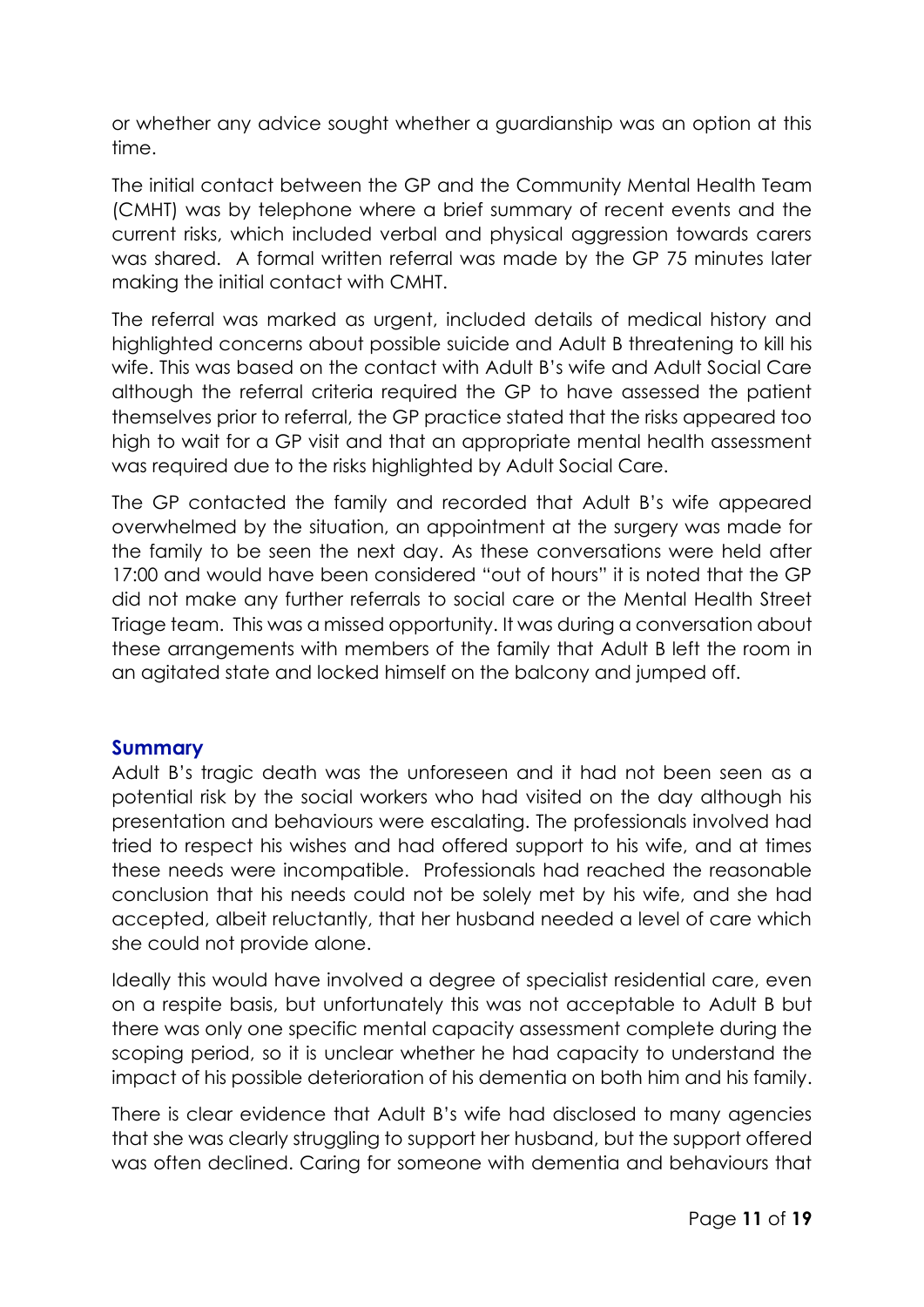challenged had an impact and at no point did any agencies consider that Domestic Abuse was a factor.

The review has identified number areas of learning where practice could be improved and arguably could have led to a different outcome in this case.

#### **1 Lack of face to face assessment by the GP**

Adult B had not been seen in person at his GP practice since the 26<sup>th</sup> September 2018, assessments and medication were based on conversations with Adult B's wife and other agencies, but this did not have had a direct impact on his death. During this time Adult B was of course an in-patient on several occasions and also had an episode of residential care, so the issue is not that his medical needs were uniformly neglected, but that the agency with a central role in coordinating support to maintain him in the community was basing their assessments on third hand information.

Given Adult B had dementia his mental capacity needed to be assessed through face to face contact particularly in the light of the reported changes in his behaviour and the history of Adult B's wife tending to speak on behalf of her husband.

#### **2 Discharge Planning**

The second residential home was experienced in caring for dementia patients. As the placement was through "Find a care home" the assessment was completed by this service the home should have completed a review of the assessment to ensure that they could meet his needs. Due to his confusion it is not clear whether he was really fit for discharge from the hospital. Within hours of his admission into the residential home he was discharged in a distressed state into the reluctant care of his wife fearful for her own safety and her ability to care for her husband. Although Social Workers did offer various options which were declined by the family.

Unfortunately, the home in question has provided little contextual information about their admission process and the decision making regarding Adult B's admission into the home. His distress was predictable and plans to ameliorate this should have been in place the home did attempt various distraction techniques and did contact Social Care for support when the situation was escalating.

# **3 Referral process to the Community Mental Health Team**

The GP made a telephone call to the Community Mental Health Team following the hurried decision by the family to remove Adult B from the second residential home on the 15<sup>th</sup> October 2018. Having raised concerns, the GP was asked to check some details regarding medication and make a written referral in accordance with the agreed procedures which was completed the same afternoon.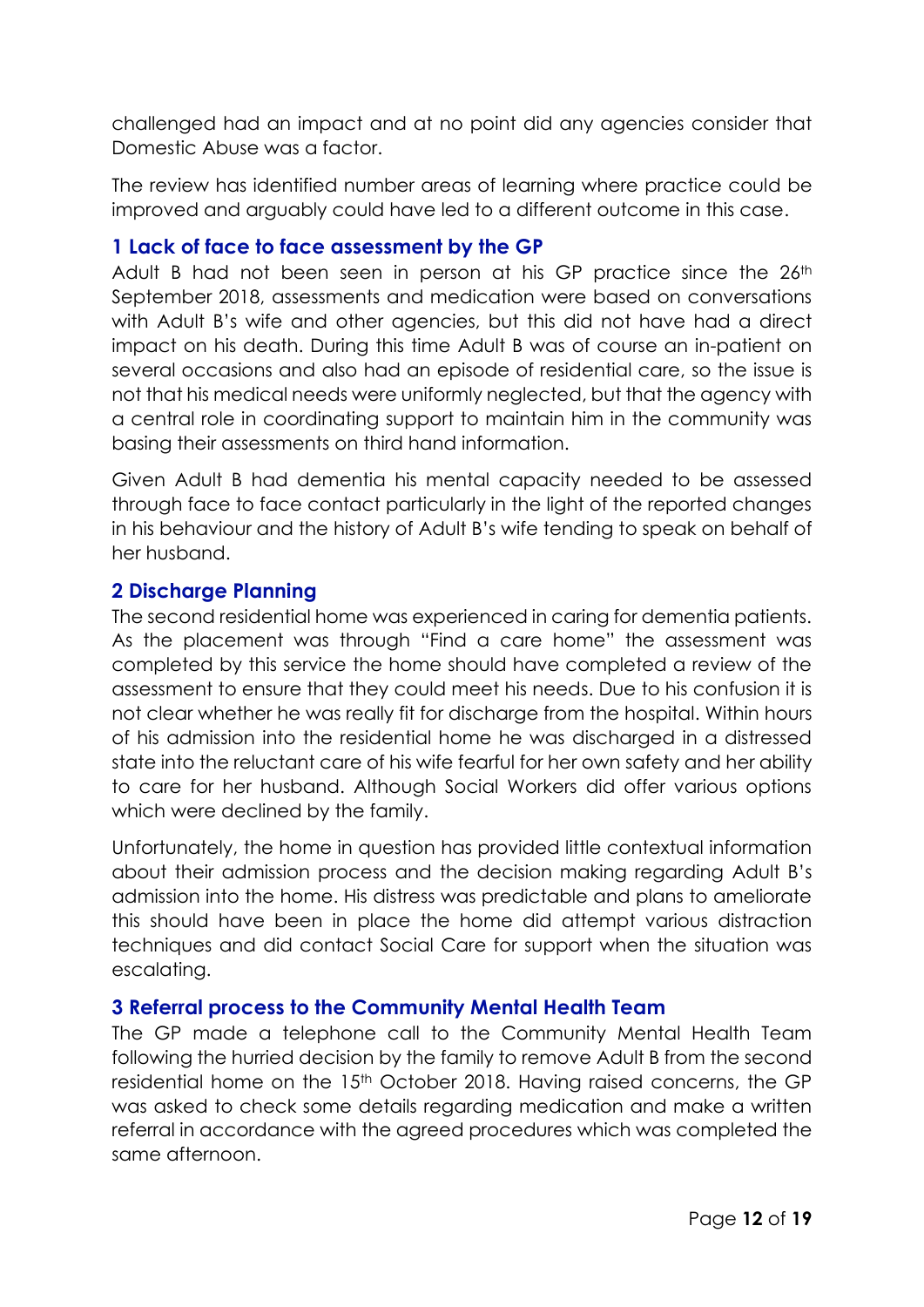The written referral contained additional information about the risk of harm to both Adult B and his wife but was based on second-hand information rather than direct contact with Adult B. It is not clear whether all information was shared around the couple, such as that Adult B's wife was feeling frightened and not being able to cope following the discharge from the second home. The clinician believed that due to the escalation in Adult B's presentation they felt that it was essential that Mental Health Review was completed that evening. Although the GP agreed with the family to review Adult B the next day, within 90 minutes of the written referral having been received by the Community Mental Health Team Adult B had jumped from the balcony.

The Community Mental Health Team were following the agreed referral policy; referrals require an initial face to face consultation with a GP to rule out any underlying physical health implications or establish whether primary care can provide effective first line treatment. At the present time this service can only be accessed through the GP, however there are emergency routes which could have been used.

At times of crisis time may be of the essence, and it is important the users of the service are familiar with the correct referral process to avoid unnecessary delays and practitioners should be aware of the emergency routes which can be utilised if they feel there is a high risk of harm.

# **4 Social Care assessments on discharge from hospital**

On first admission to the hospital a social worker completed the assessment which indicated that Adult B did not have capacity to make decisions around his accommodation and MDT Best Interest Meeting was held but this does not appear to have been documented in any health or social care records in detail. The subsequent two reviews in the hospital were completed by an Assistant care co coordinator and no formal capacity assessment paperwork was completed on these reviews. There was no evidence that the Assistant Care Coordinator had any case discussion on the discharge with a Senior Social Worker plus the concerns raised by primary care to the ward and to the access and prevention team was not communicated to Hospital Social Care Team.

#### **5 Domestic Abuse**

The Care Act (2014) defines a carer as someone who 'provides or intends to provide care for another adult'. Research suggests that the potential for violence within a carer's relationship increases when the carer is an intimate partner or close relative. The caring dynamic can also present difficulties when the individual being cared for becomes the perpetrator, due to dementia that can exacerbate aggression this has led to professionals not suspecting domestic abuse due to the perceived vulnerability of the perpetrator.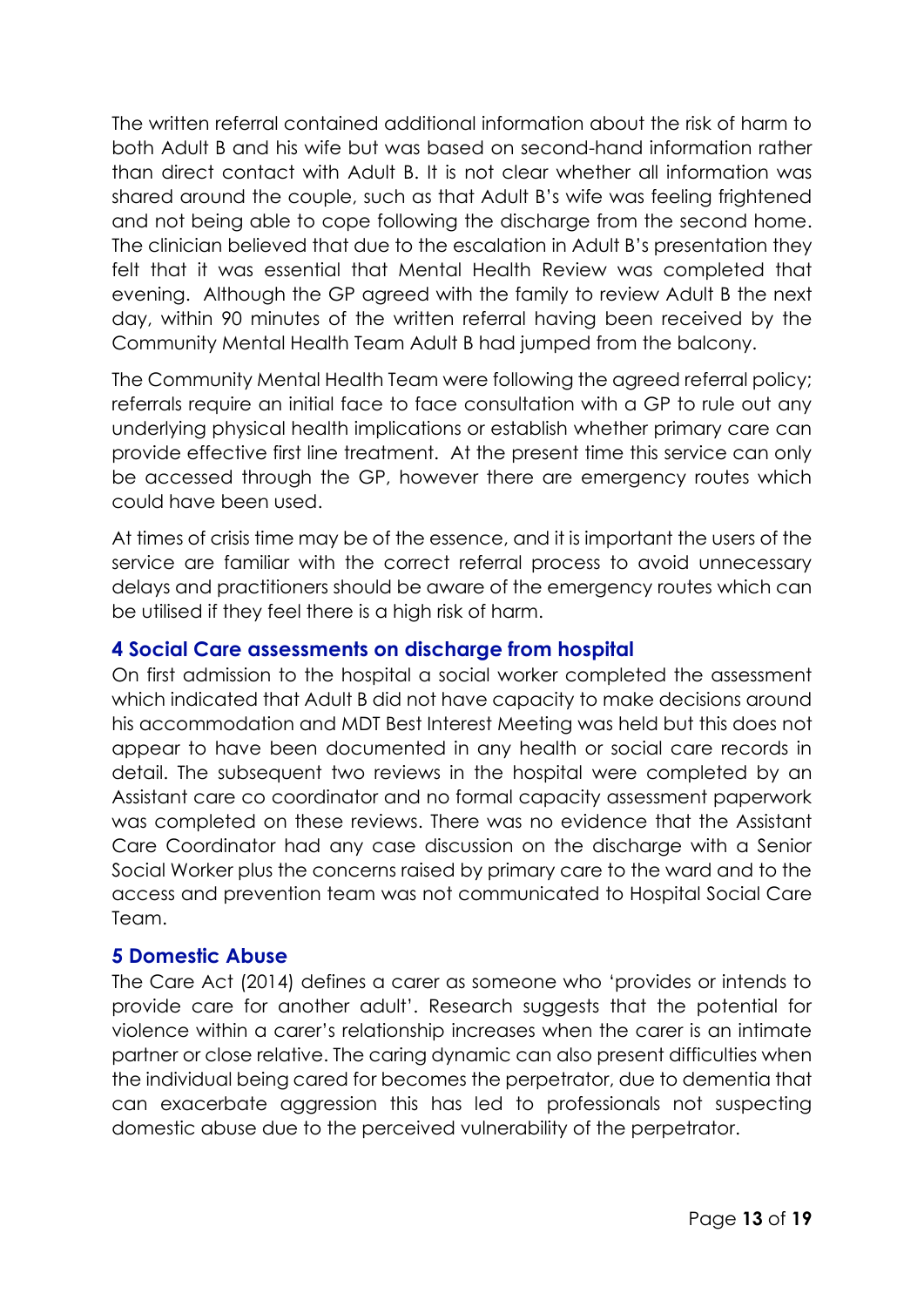In these situations, the victim may feel a lot of guilt connected to any disclosure of the abuse12.

Professionals working with older people may miss signs of abuse due to their own assumptions and perceptions of domestic abuse and ageism. There are several missed opportunities by agencies which clearly document – both physical and verbal aggression towards Adult B's wife. DASH risk assessment should have been carried out as evidence shows that older women are far less likely to identify their situation as abuse13and referral to the "Never too late Project" (Over 55) domestic abuse service could have been offered Practice Issues.

#### **The needs of Adult B's wife**

As a general issue, agencies may have misunderstood the level of support Adult B's wife received from there housing provider. All agencies have described Adult B's flat as sheltered or very sheltered housing accommodation. In fact, Midland Heart did not provide any package of care to the couple; they were independent leaseholders, and they had no record or expectation of meeting any additional needs the couple may have had and professionals had not considered that the further support could have been offered by Midland Heart to support the couple.

There is a common dynamic in situations where couples grow old together, where one person often becomes the carer of their partner. This is not always a smooth transition from one type of relationship to another, and alongside love and compassion there can also be sadness, resentment and fear of the future.

Adult B's wife was understandably ambivalent regarding her role in the care of her husband. On numerous occasions she said clearly that she was unable to cope with his aggression and agitated state. Furthermore that his behaviours towards her as his main carer could be considered as Domestic Abuse. However, her requests for support were inconsistent and she would request help only to decline it at a later date. As a result of this there had never been a carers assessment of Adult B's wife or DASH assessment completed to understand the risks.

Professionals need to be aware of the emotional pressure that carers can feel, alongside their loyalty and compassion for their partner and understandable desire to look after them.

<sup>&</sup>lt;sup>12</sup> [Safe Later Lives: Older people and domestic abuse](https://safelives.org.uk/sites/default/files/resources/Safe%20Later%20Lives%20-%20Older%20people%20and%20domestic%20abuse.pdf) October 2016

<sup>13</sup> Scott, M., Mckie, L., Morton, S., Seddon, E., and Wosoff, F. (2004) Olderwomen and domestic violence in Scotland…and for 39 years I got on with it, NHS Health Scotland, Edinburgh.)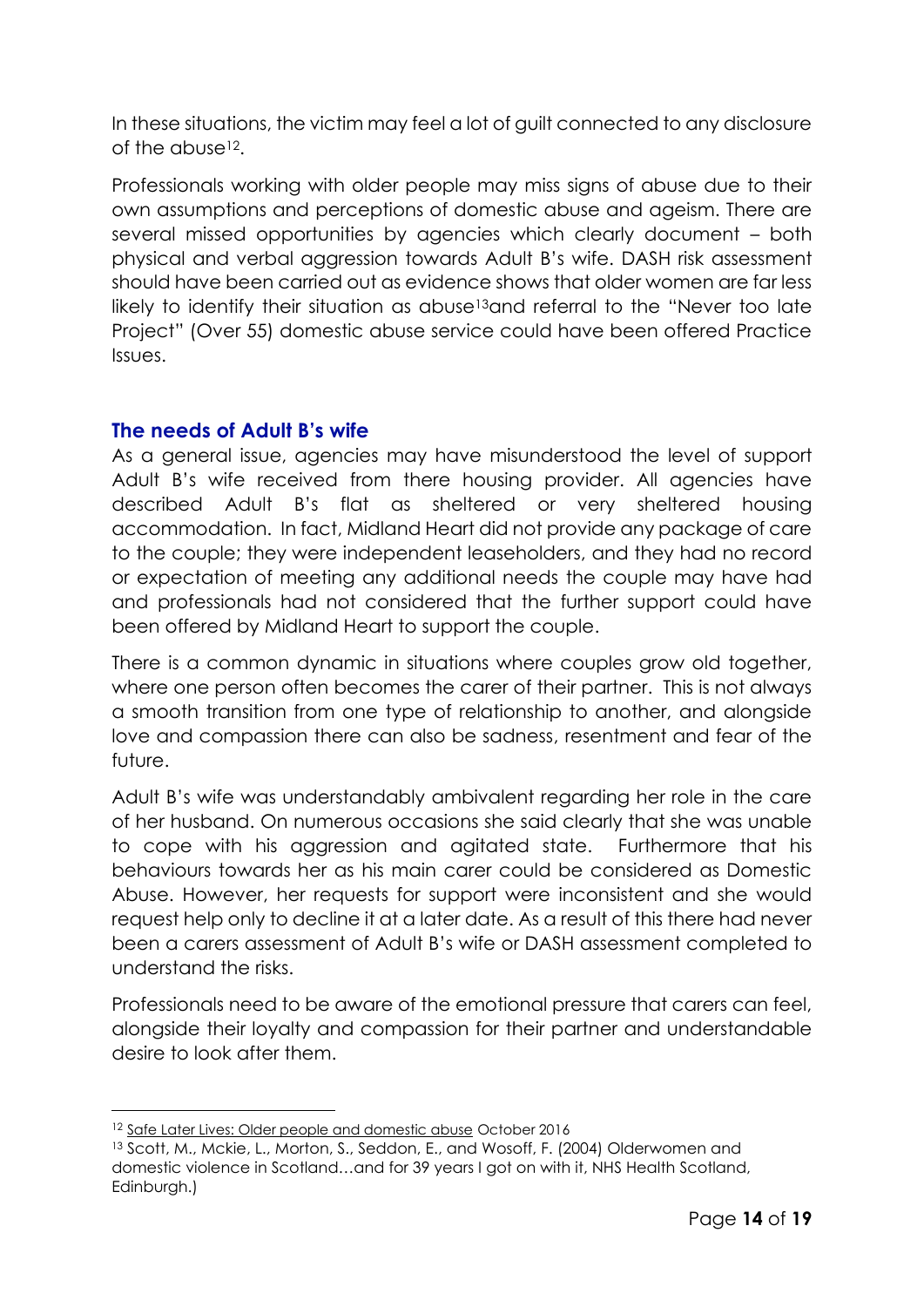# **Assessment of Adult B needs**

Adult B was not seen face to face by a GP for the last 5 months of his life, but during this time he had several admissions into hospital where he was reviewed by hospital consultants and assessments were based on information provided by his wife and other family members as well as the consultant and discharge letters from the hospital. Although the GP and Physician's Assistant continue to complete onward referrals and discussed concerns with the Social Care team relating to the disclosure from Adult B's wife of not being able to cope with supporting her husband.

The three episodes in hospital between May and September provided an opportunity to assess and treat Adult B's physical health problems but these were missed opportunities to assess his mental capacity to understand the impact of his dementia on him and his family.

Two of the assessments completed by the Hospital Social care team were completed by Assistant care co coordinators and there does not appear to be any oversight from a social worker. There is no evidence of any mental capacity assessments or any consideration of the Best Interest meeting which was held during his first admission into hospital and the fact that they family were struggling to care for him in his home.

There is evidence within this review of Adult B's wife declining assessments on her husband's behalf. There was no evidence that she or any of other family had Lasting Power of Attorney for health and welfare. Given that he was known to have failing mental capacity based on previous assessments, this raises the question that he should have been contacted and offered the opportunity to be re-assessed in person and an advocacy support should have been offered.

#### **Timing**

The timing and availability of resources at the right time can often be crucial in encouraging reluctant service users to accept help. It is possible that earlier intervention may have provided a different outcome for Adult B.

If day centre provision had been provided earlier Adult B may have been more accustomed to support from care staff and built relationships which allowed him time to develop trust in others before his condition deteriorated. This may have resulted in Adult B being more accepting of a package of care which would have supported both him and his wife with her caring role. Or whether returning to the previous residential placement would have been less distressing on his last discharge from the hospital.

While this point is speculative, the six month delay in providing day care at the Crystal Centre saw a significant deterioration in Adult B condition.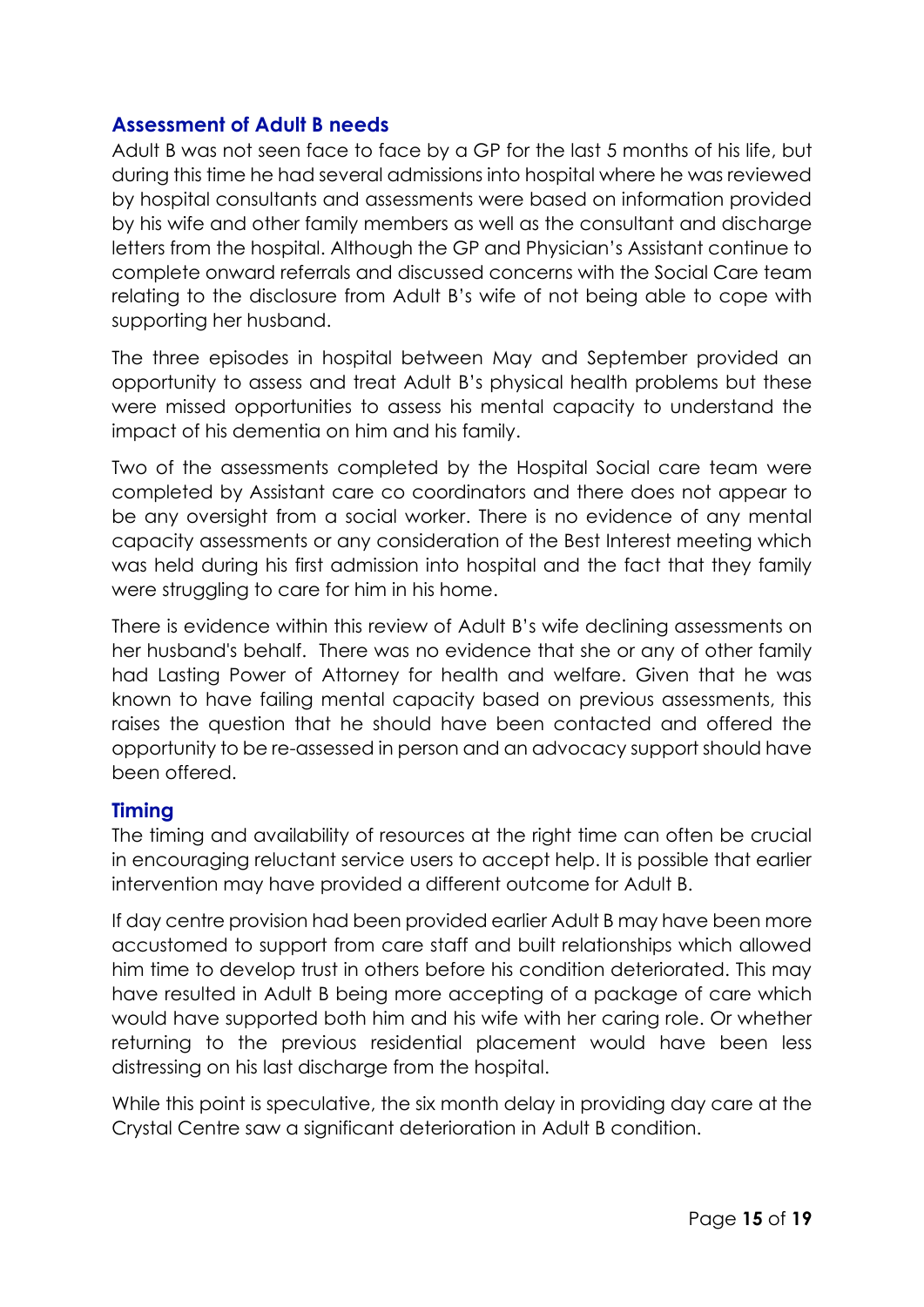#### **Mental Capacity Assessments**

It has been noted by most of the agencies contributing to this review that Mental Capacity have policies and procedures and it is unclear whether these were not followed consistently. There were several occasions where a formal capacity assessment would have been appropriate rather than rely on the opinion of others.

This report highlights two main issues; firstly there is a training and familiarity issue with the basis for Mental Capacity Assessments, (this is widespread across all agencies, but possibly more of an issue for hospital social care staff), secondly where a Mental Capacity Assessment had been undertaken, and the outcomes were not shared with partner agencies, who were sometimes unaware that one had been done and that there may concerns about Adult B's decision making.

An additional feature noted in this case was the inexperience of some of the Social Care staff, who were newly qualified Social Workers employed as Assistant Care Coordinators.

#### **Recommendations**

#### **Multi-Agency and System Recommendations**

- 1. An effective discharge planning and management process should be in place which adheres to the Care Act 2014 specifically Section 6 of the Act. All professionals involved in the case and all records of discussions to be retained in line with GDPR procedures and there is consideration of any risks or safeguarding concerns. Production of a "What a Good MDT meeting looks like" needs to be developed. MDT meeting effectiveness Multi Agency Case Decisions about the care and treatment of vulnerable patients require a face to face consultation and should not be based on reported information regardless of the source. **Can be tested out in future case through Multi Agency Case File Audits.**
- 2. The use of the Mental Capacity Act and Deprivation of Liberty (MCA) 2005 should be embedded in multi-agency practice i.e. multiagency training provided, supported in practice guidance and recording polices and discussed in supervision. Which will ensure that professionals understand their responsibilities and are clear in what circumstances a Best Interest decision is required. Clear and accurate records of the meeting and decision must be documented and kept on the persons' records. **Can be tested out in future cases**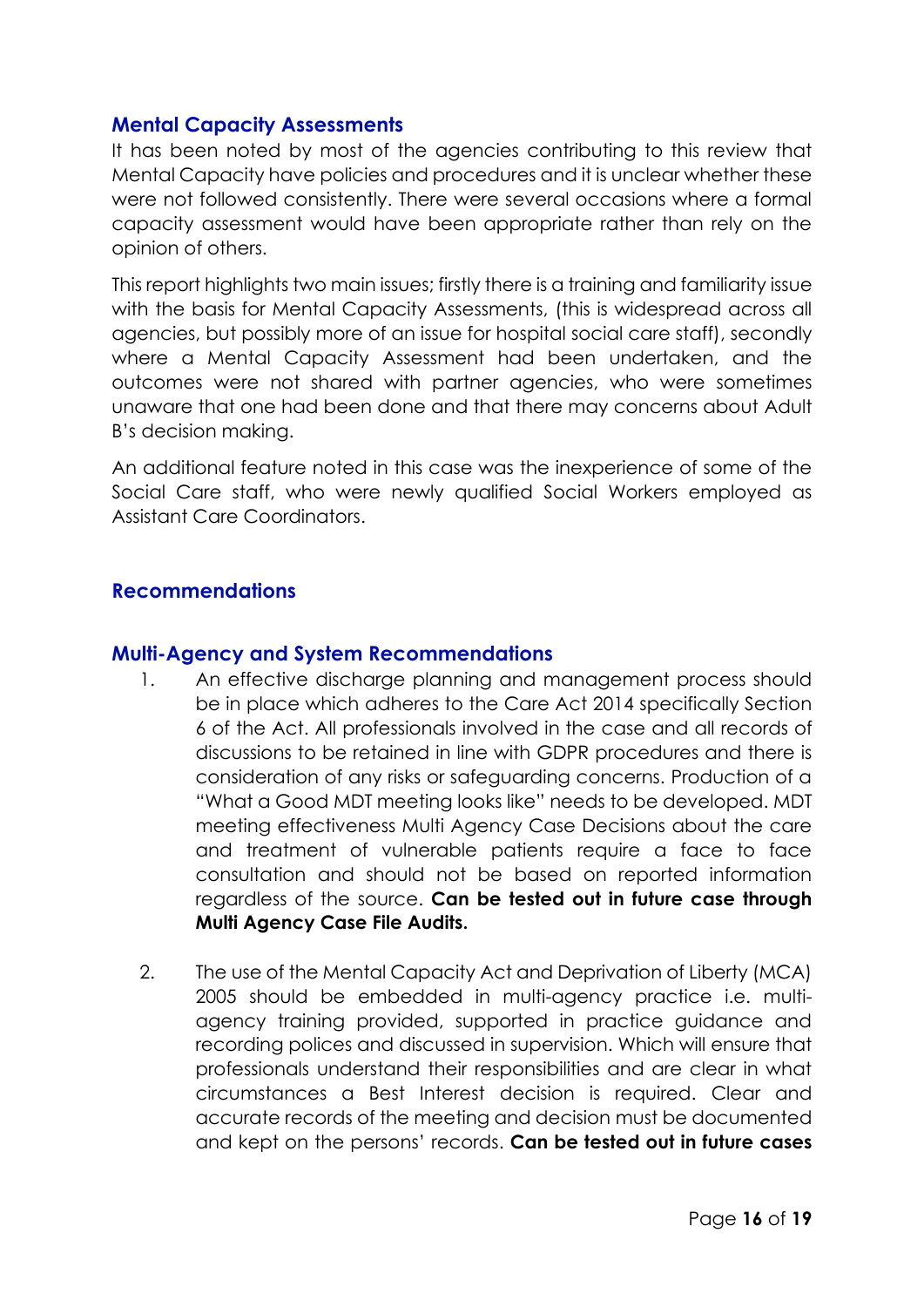# **through Single Agency or Multi Agency Case File Audits.**

- 3. Carers Assessments Practitioners are aware of when it would be appropriate to offer a carers assessment and triggers that should prompt a review and should be offered in all cases where a partner is caring for a person with dementia. Practitioners understand the complexities involved supporting a carer who is resistant to help. **Monitor any changes numbers of referrals for Care Act and Carers assessments.**
- 4. Domestic abuse and older people practitioners should have an understanding of the signs of coercive control and domestic abuse including how to recognise this in familial or caring relationships. Specific training for professionals on the incidences of abuse within a caring relationship, and/or where dementia or other mental/physical disabilities are present where there is coercion and control, to enable improved confidence in engaging directly with the person and developing greater professional curiosity and more effective safeguarding of vulnerable adults. Where appropriate professionals must ensure vulnerable individuals are provided with the opportunity to speak to alone to professional and consider a DASH assessment as necessary. In addition where required a professional must consider in consultation with their line manager if there is a need to override consent. **Briefing "Professional Challenge and Professional Curiosity" Should be produced.**
- 5. The partnership should consider creating a pro-forma to ensure more effective exchange of information between agencies concerning vulnerable patients, which could include known threats to self-harm and possible domestic abuse should be referred as safeguarding incidents.

# **Individual agency recommendations**

# **Adult Social Care**

To ensure Social Care Practitioners are aware of the policies and procedures in assessing and completing Best Interest Meetings for people who have a cognitive impairment. As we are approaching the launch of the new successor programme it would be beneficial for this to be considered.

There needs to be case note guidance on recording mental capacity and the outcomes of the assessment which includes the justification of the outcome from the assessment detailing specific decision for the service user.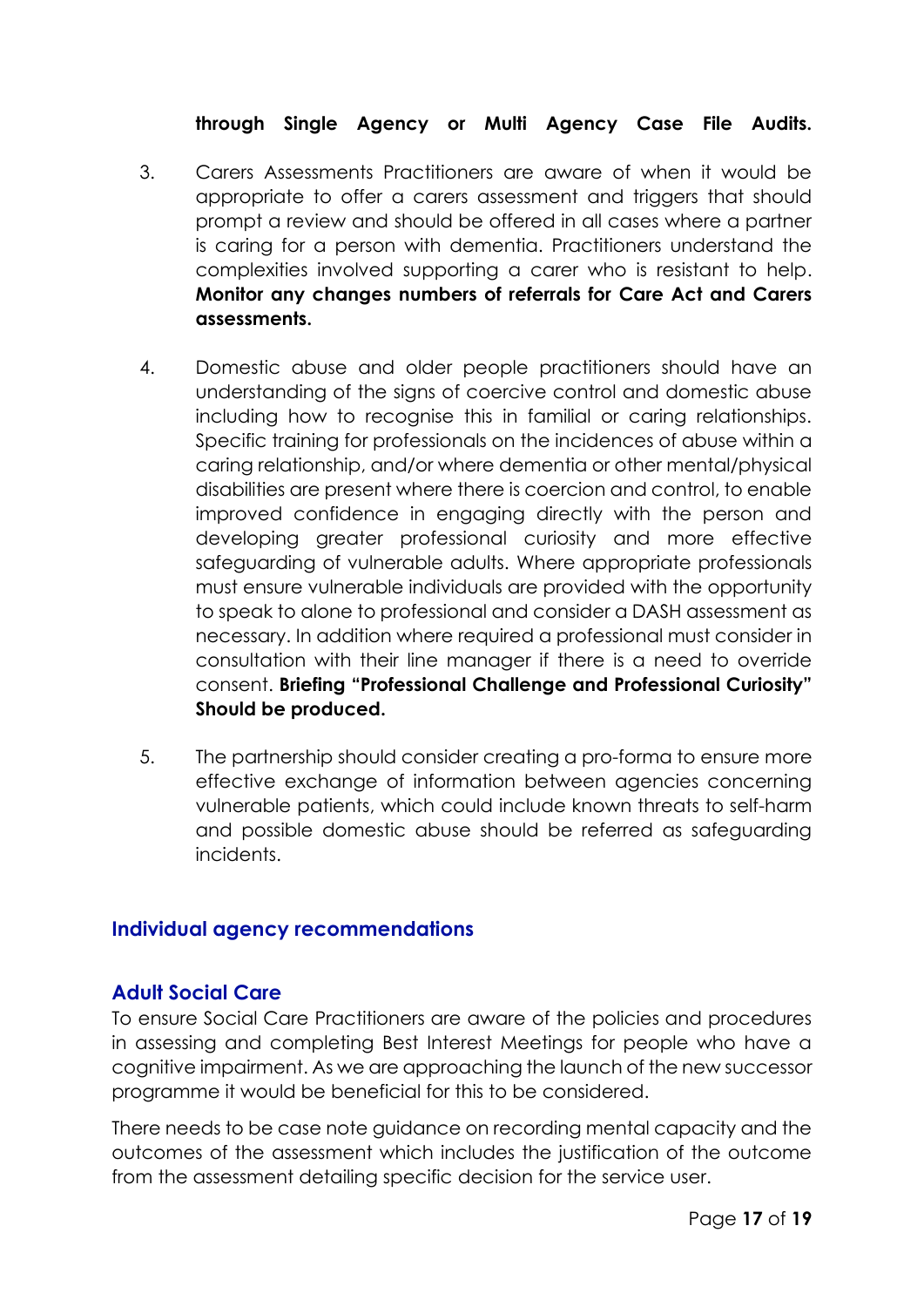Ensure that case work completed by Assistant Care coordinators is reviewed by a Social Worker (S6 Care Act) and that regular supervision is in place including a clear pathway to escalating concerns quickly especially within the Hospital Discharge team and when required Senior manager e.g. Head of Service (HoS), where demands for safe and timely discharges are critical. Access to Safeguarding and Mental capacity leads to give expert advice and support with complex cases. When leads not available the on call HoS must be consulted.

To ensure that appropriate training to be provided to agency staff on DMBC policies and procedures and pathways for services are easily accessible on the DMBC Internal web pages. All social care professionals to ensure completed mandatory training in safeguarding, mental capacity and Domestic Abuse.

Dementia Gateway to develop a waiting list protocol to ensure cases are monitored before service users reach crisis and Courtesy call backs are completed within a 4 week period and to established review of the waiting list on a weekly basis, Assistant Team Manager and Team Manager independently "dip sample" waiting list and poses a peer challenge for the rationale of who is or isn't seen as a priority and intervenes accordingly.

To ensure that is clear pathway for social care professionals to discuss concerns with AMHP Hub.

# **Dudley and Walsall Mental Health Trust (now Black Country Healthcare NHS Foundation Trust – Dudley and Walsall Division)**

Review services information available to external partners, to ensure clarity including relaunching the GP packs that were previously developed.

Promote a proactive response for staff where there may be potential for increased vulnerabilities or missed opportunities by refreshing safeguarding bulletins and attendance at team meetings.

To ensure there is a clear pathway in place to ensure that any changes in medication is relayed to primary care.

Memory assessment service to consider when assessing new patients that part of the review should be completed without family members present.

# **The Dudley Group NHS Foundation Trust**

Staff require a better understanding of the Mental Capacity Act implementation of the act and how it can support staff in ensuring that staff are assured that patients are making capacious decisions.

All staff to recognise the importance of clear and detailed documentation in relation to care given and discussions with patients, relatives and other professionals including any changes in medication.